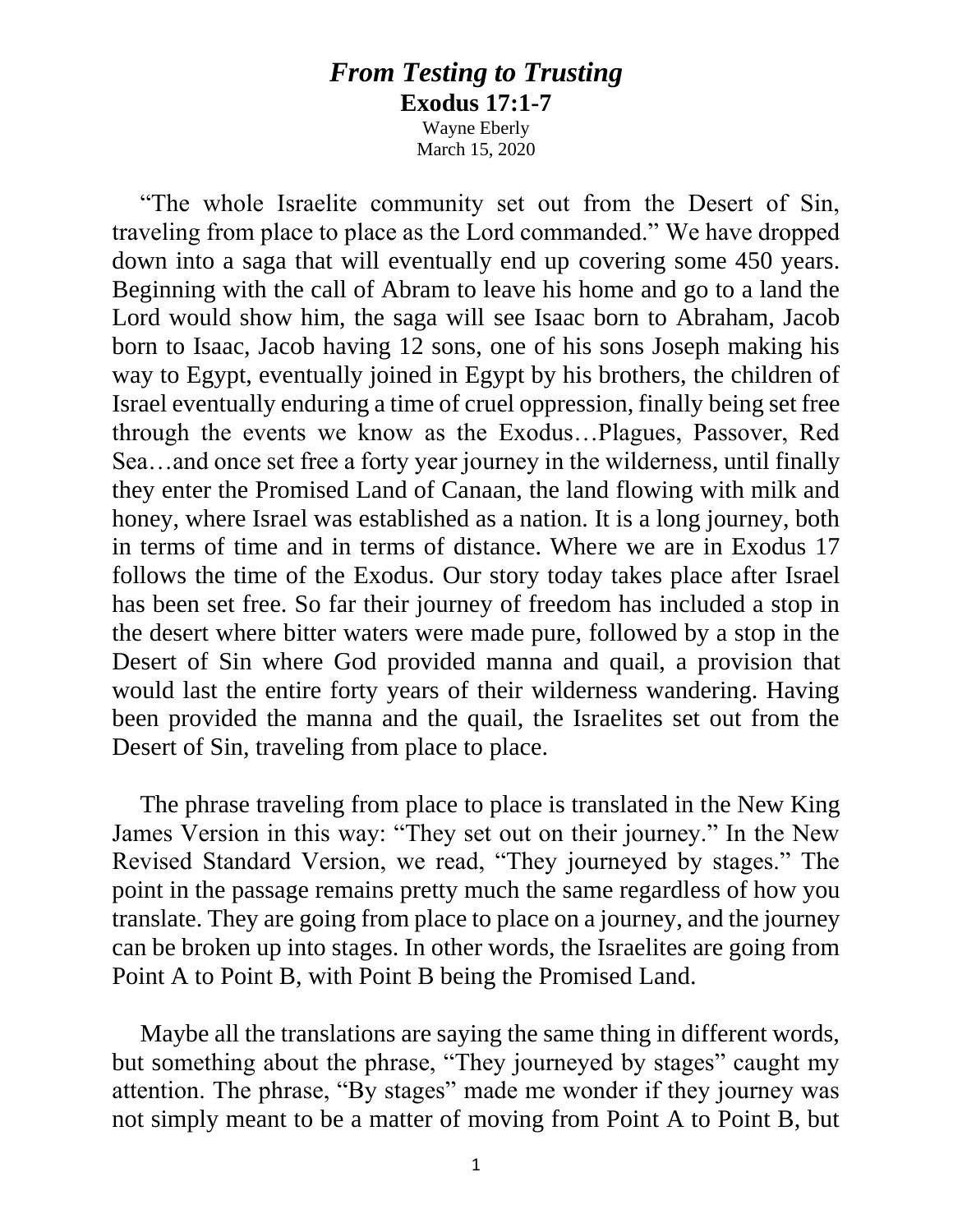also a matter of maturing as they moved along on their journey. Could it be the journey in the wilderness was also a journey of faith? And if that is a possibility, what might it look like to mature in faith?

Sometime in my years in the education system I encountered numerous studies that examined growing by stages. Erik Erikson believed there were stages of development…stages marked by Hope, Will, Purpose, Competence, Fidelity, Love, Care, and Wisdom. Lawrence Kohlberg identified stages of Moral Development. Piaget had a theory of Cognitive Development, Abraham Maslow had a hierarchy of needs, and Freud saw stages of psychosexual development, Elisabeth Kubler-Ross is wellknown for identifying five stages of grief. It is not unusual to look for stages of development in numerous aspects of our lives as human beings. Could the desert, could the wilderness, could the wanderings in the wilderness provide Israel with an opportunity to grow by stages in their life of faith?

I sure hope so! Exodus 17 marks the third stop on their wanderings in the wilderness. Exodus 17 is the third stage of their journey. The people are moving from place to place, journeying by stages. But their faith seems stuck in a terrible stage that is marked by grumbling, complaining, and quarreling. Israel might have arrived at the third stop on their physical journey, but in terms of the stage of their faith journey, their spiritual journey seems stuck in stage two, as in the terrible twos. Here is what has happened so far.

Stage 1: "Then Moses led Israel from the Red Sea and they went into the Desert of Shur. For three days they traveled in the desert without finding water. When they came to Marah, they could not drink its water because it was bitter. (That is why the place is called Marah…Marah means bitter). So the people grumbled against Moses, saying, 'What are we to drink?'" (Exodus 16:22-24) Even though the miracle of the Red Sea is only weeks old, they seem to have completely forgotten God's ability to deliver, to provide, to lead, and to guide. They come to bitter water and they grumble. They are in Stage 1 of their physical journey, but their beginning stage on their spiritual journey is nothing but the terrible twos.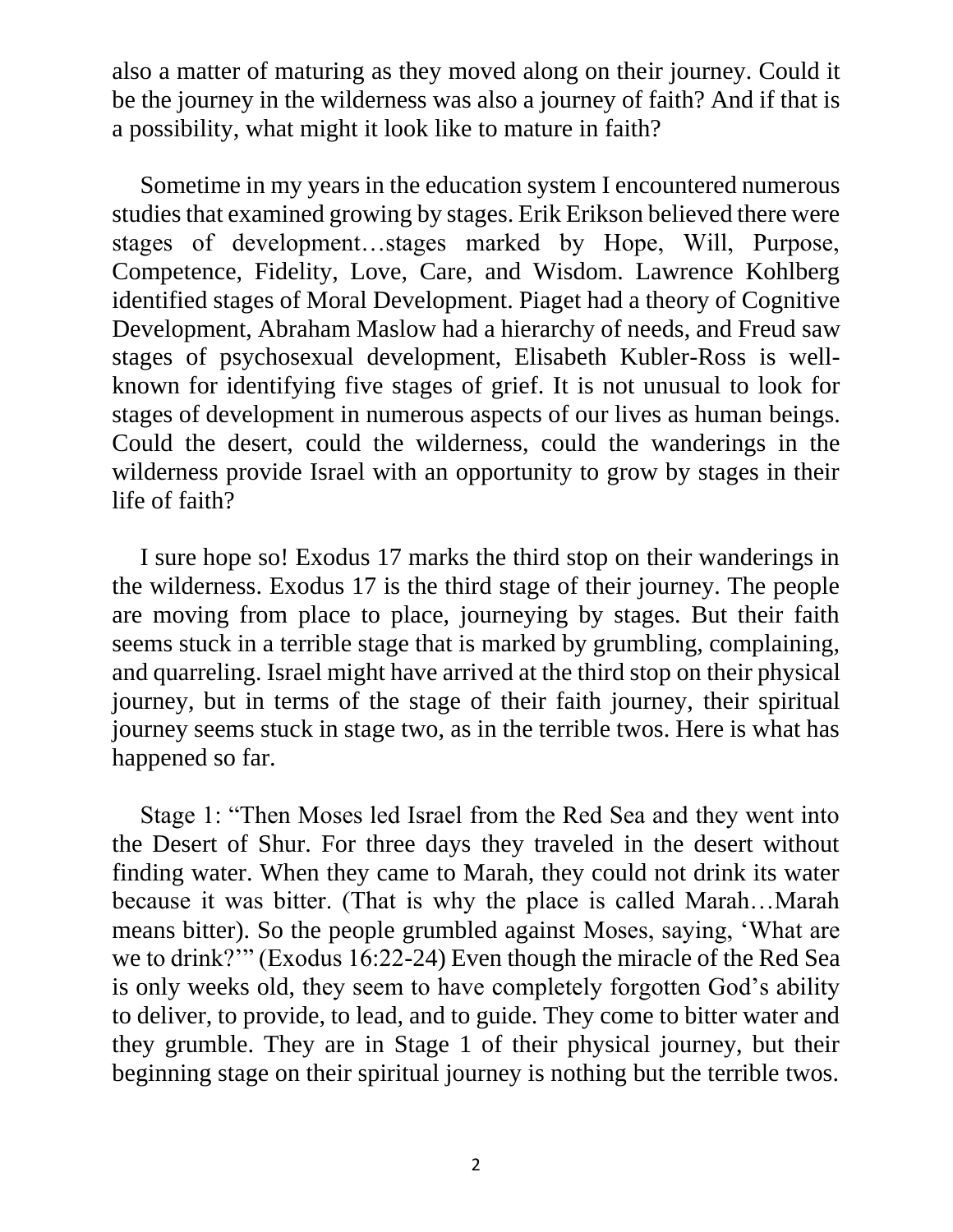Stage 2: "The whole Israelite community set out and came to the Desert of Sin…In the desert the whole community grumbled against Moses and Aaron. The Israelites said to them, 'If only we had died by the Lord's hand in Egypt! There we sat around pots of meat and ate all the good food we wanted, but you have brought us out into this desert to starve us all to death.'" In their spiritual memory they now have the Red Sea and the bitter waters that have been made into sweet water, and yet…their faith journey is stuck in the exact same place, the same stage of development, the terrible twos.

Stage 3: "The whole Israelite community set out from the Desert of Sin, traveling by stages. They camped at Rephidim, but there was no water for the people to drink. So, they quarreled with Moses and said, 'Give us water to drink.' Moses replied, 'Why do you quarrel with me? Why do you put the Lord to the test?' But the people were thirsty for water there, and they grumbled against Moses. They said, 'Why did you bring us up out of Egypt to make us and our children and livestock die of thirst?'" (Exodus 17:1-3) Stage 3 of their journey, both their physical and their spiritual journey, became a notorious stop on their journey, a notorious stage of their development. The quarreling, the testing, and the grumbling left such a mark on the people that by the time they moved on from Stage 3 of their journey, that notorious place carried a name that would live on in infamy. Moses named the place Massah and Meribah, because they Israelites quarreled and because they tested the Lord. Massah means testing and Meribah means quarreling. Stage 3 of their physical journey is now completed, and they move on. Stage 3 of their spiritual journey is completed, and they do not seem to have moved on one single bit. They are still in their terrible twos. They are not moving toward spiritual maturity.

Numbers chapter 33 bears the title "Stages in Israel's Journey". Numbers 33 recounts the stages in Israel's physical journey. Unfortunately, as the stages are recounted, and as we look back on the forty years the people wandered in the wilderness, while their physical journey led them to the brink of the Promised Land, their spiritual journey, the stages of their spiritual journey, seemed always to lurk right around the brink of disaster. Israel seemed perpetually stuck in their terrible two stage.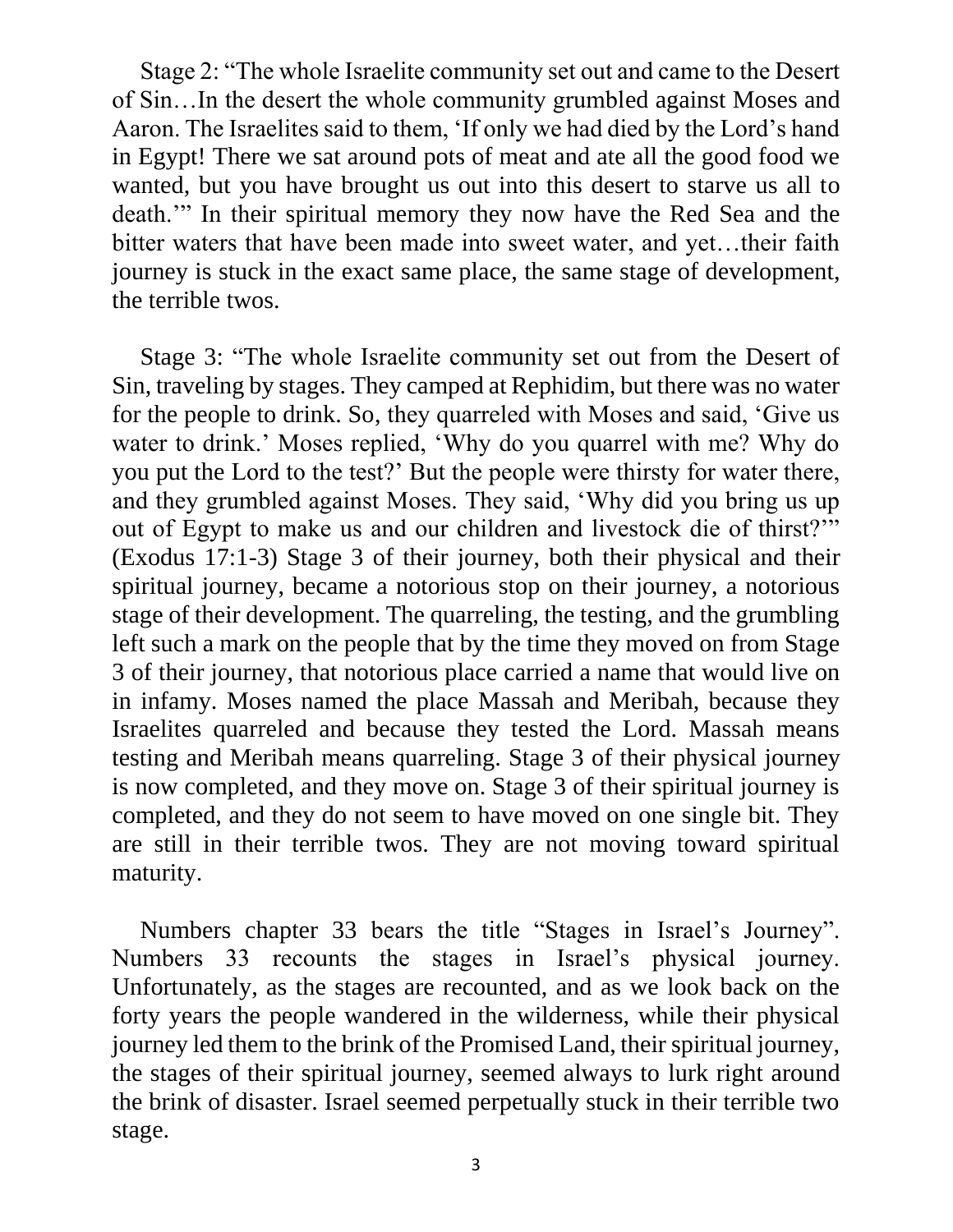While Moses was on Mount Sinai, receiving the precious and sacred commands of God, "The people saw that Moses was so long in coming down from the mountain they gathered around Aaron and said, 'Come, make us gods who will go before us. As for this fellow Moses…we don't know what has happened to him.'" (Exodus 32:1) At this stage in their lack of spiritual development they worshiped the golden calf.

In the Book of Numbers, the book that recounts the stages of their physical journey, episodes like the following mark their failure to develop from what seems to be their perpetual spiritual stage, the terrible twos.

- In Numbers 11:1 the people complained about their hardships
- In Numbers 11:4 "the rabble" craved other food and wailed about how tired they were of that constant diet of manna, and how they missed the fine food they had back in their days of…slavery.
- In Numbers 12 Moses' own kin talk against him. Miriam and Aaron oppose Moses.
- In Number 14 the people rebel
- In Numbers 16 a branch of the priests, a branch of the family tree that came from Levi, a branch of the Levites became insolent.

The stages Erik Erikson identified for development were Hope, Will, Purpose, Competence, Fidelity, Love, Care, and Wisdom. For Israel the stages of their lack of spiritual development were grumbling, complaining, quarreling, testing, worshiping a golden calf, craving, opposing, rebelling, and insolence. Their physical journey took them from stage to stage until they stood at the brink of the Promised Land. The stages of their spiritual journey seemed to take them nowhere. They were stuck in a perpetual spiritual stage that had an awful lot in common with the terrible twos. Grumbling, complaining, quarreling…all of it captured in the notorious names that were given in Exodus 17, Massah and Meribah.

Those very names Massah and Meribah also invite us to explore an example of the faith of Israel experiencing the very thing we long to find. Massah and Meribah are used in a prayer, in a psalm, in a statement of faith that demonstrates a rich and wonderful faith that has moved far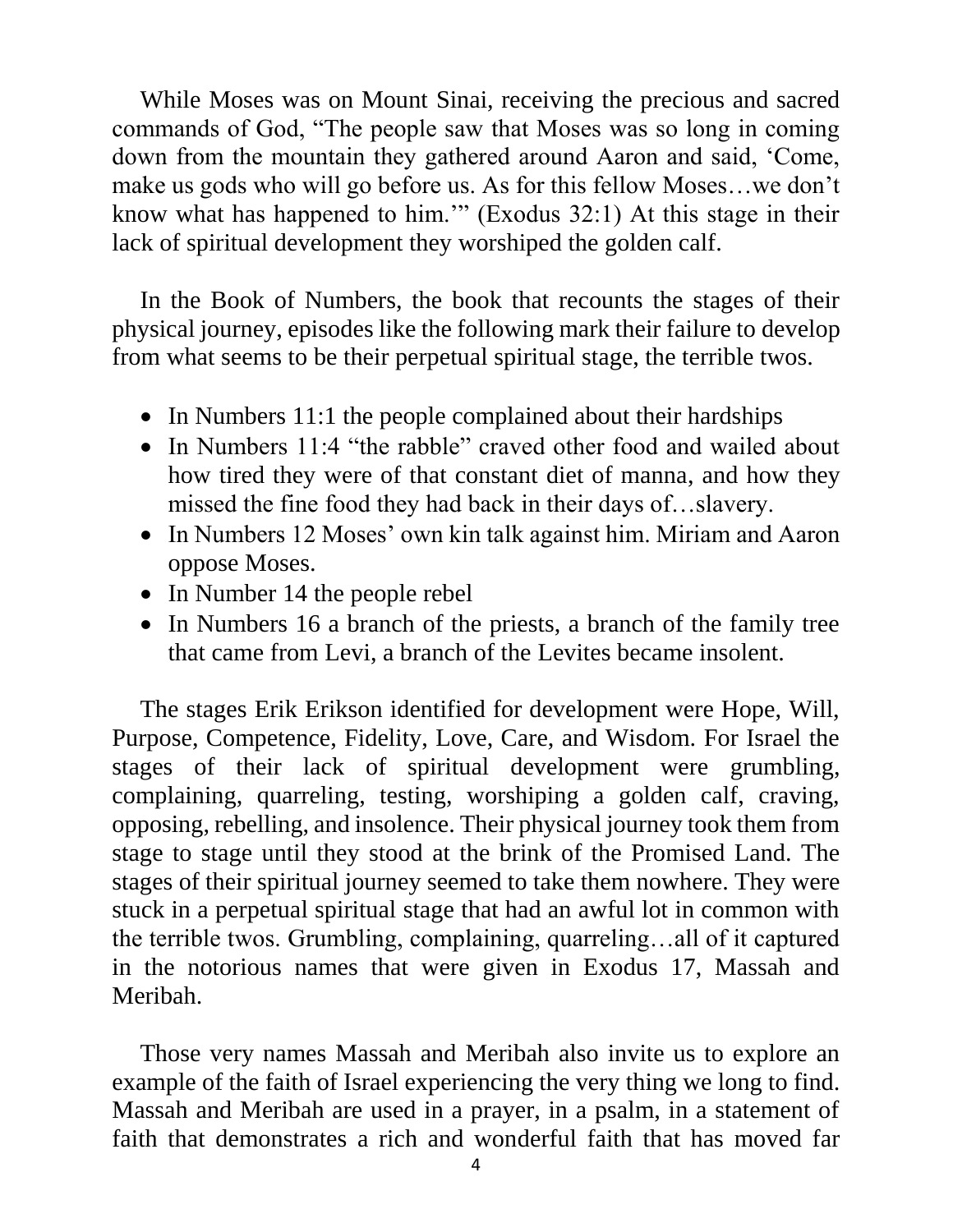beyond what we might call the stage of the terrible twos. Psalm 95, the passage we read earlier in our worship service, is a demonstration not of being stuck in the terrible twos, but rather this is a prayer from one who has moved far beyond testing to trusting.

Singing with joy to the Lord, shouting to the Rock of our salvation, coming before the Lord with thanksgiving, extoling the Lord who is the great God and King, the psalmist prays, "Come let us bow down in worship, let us kneel before the Lord our Maker; for he is our God and we are the people of his pasture, the flock under his care." Just how far faith has come from the terrible twos of the wilderness journey is made clear by the closing words of the psalm. Identifying that stage when there was quarreling and grumbling and forgetting, forgetting God's mighty acts of deliverance, forgetting God's faithful provision, forgetting God's steadfast love, the people quarreled with and tested God.

But not now. Now, in the stage of faith marked by Psalm 95, we hear these words:

"Today, if you hear his voice do not harden your heart as you did at Meribah, as you did that day at Massah in the desert, where your fathers tested and tried me, though they had seen what I did." I called the stage of faith marked by the grumbling and complaining in the desert as the terrible twos. The psalmist calls it the stage of the hard heart. The blessings of God are met with testing and grumbling. The faithfulness of God is met with opposition and insolence. The love of God is met with a hard heart. But the psalm shows that as humans, as children of God, we can move from a hard heart that tests, to a soft and gentle heart that trusts.

I had a good friend named Charles who trusted the Lord. I'm not sure how he moved through whatever stages of faith he moved through to get to the point where he trusted the Lord, but he did. Charles trusted the Lord. Charles was part of a men's group that met every Tuesday at our church in Houston. Charles was there every Tuesday. To move through the stages of spiritual maturity can be a tricky process. Charles did not have a college degree. Sometimes he let that get him down, as if he was not qualified to speak on the same level as someone who had a diploma. But Charles was wrong. He might not have passed the stage where you get a college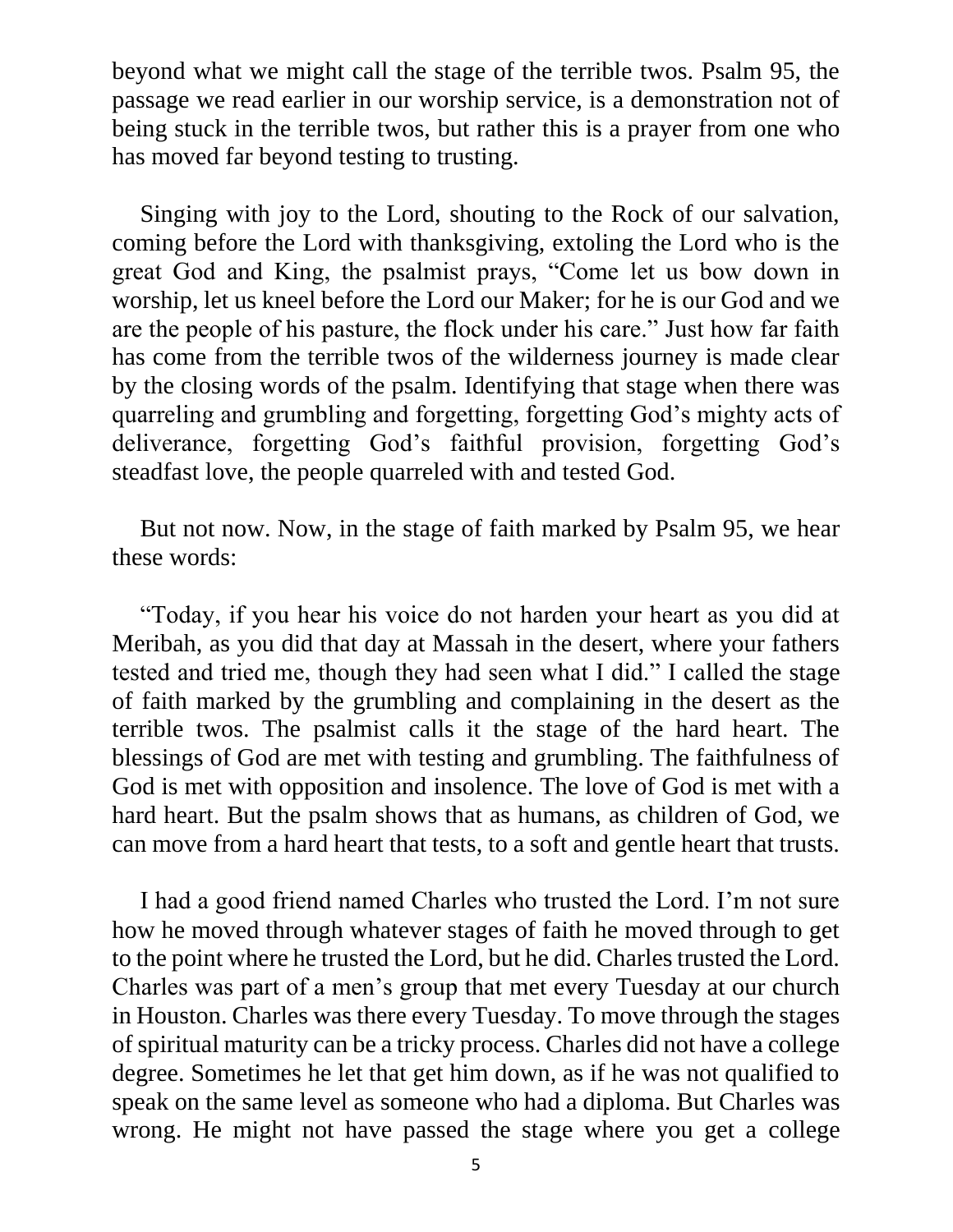degree, but he had most definitely passed the stage when he leaned on the Lord and did not trust in his own understanding. And whenever Charles would hint that not having a college degree held him back a bit, I would remind him that he was one of the best people I had ever met at memorizing scripture. Lord, that man was a walking and talking fountain of scripture.

I never prayed the 23rd Psalm alone when Charles was with me. He knew every word by heart. He knew all the old hymns and he could turn a hymn into a prayer like nobody's business. As much as Charles loved the 23rd Psalm, his favorite passage of scripture came from the prophet Habakkuk. Way at the end of that little oracle that the prophet Habakkuk received from the Lord, after the prophetic words that tell us that even though the revelation of the Lord tarries, even if it tarries we need to wait for that word from the Lord…and after those words that Paul grabbed hold of to launch his epic epistle to the Romans, those words that the righteous will live by faith…way at the end of that little oracle that the prophet Habakkuk received from the Lord is a testimony to faith. Charles knew the words at the end of Habakkuk by heart. "Though the fig tree does not bud and there are no grapes on the vines, though the olive crop fails and the fields produce no food, though there are no sheep in the pen and no cattle in the stall, yet I will rejoice in the Lord; I will be joyful in God my Savior." (Habakkuk 3:17, 18)

Charles knew those words by heart. He would often say them to draw one of our Tuesday lessons to a close. When a beloved member was sick or even more so, when a member of our group had died, I knew I could count on Charles to remind us that though the fig tree does not bud…When we met after September 11, 2001, during that dark time when fear was so real and suffering so great, there was Charles calling us to trust in the Lord as he said, "and there are no grapes on the vine." When the wars started in Afghanistan and Iraq and we were getting caught up in conflicts that still have not come to an end, the voice of Charles boldly proclaimed "Though the olive crops fail and the fields produce no food…" Even when his son Bill got sick and was in the hospital, sure enough there was Charles, "though there are no sheep in the pen and no cattle in the stall…" Through it all, Charles was not just trusting God, he was teaching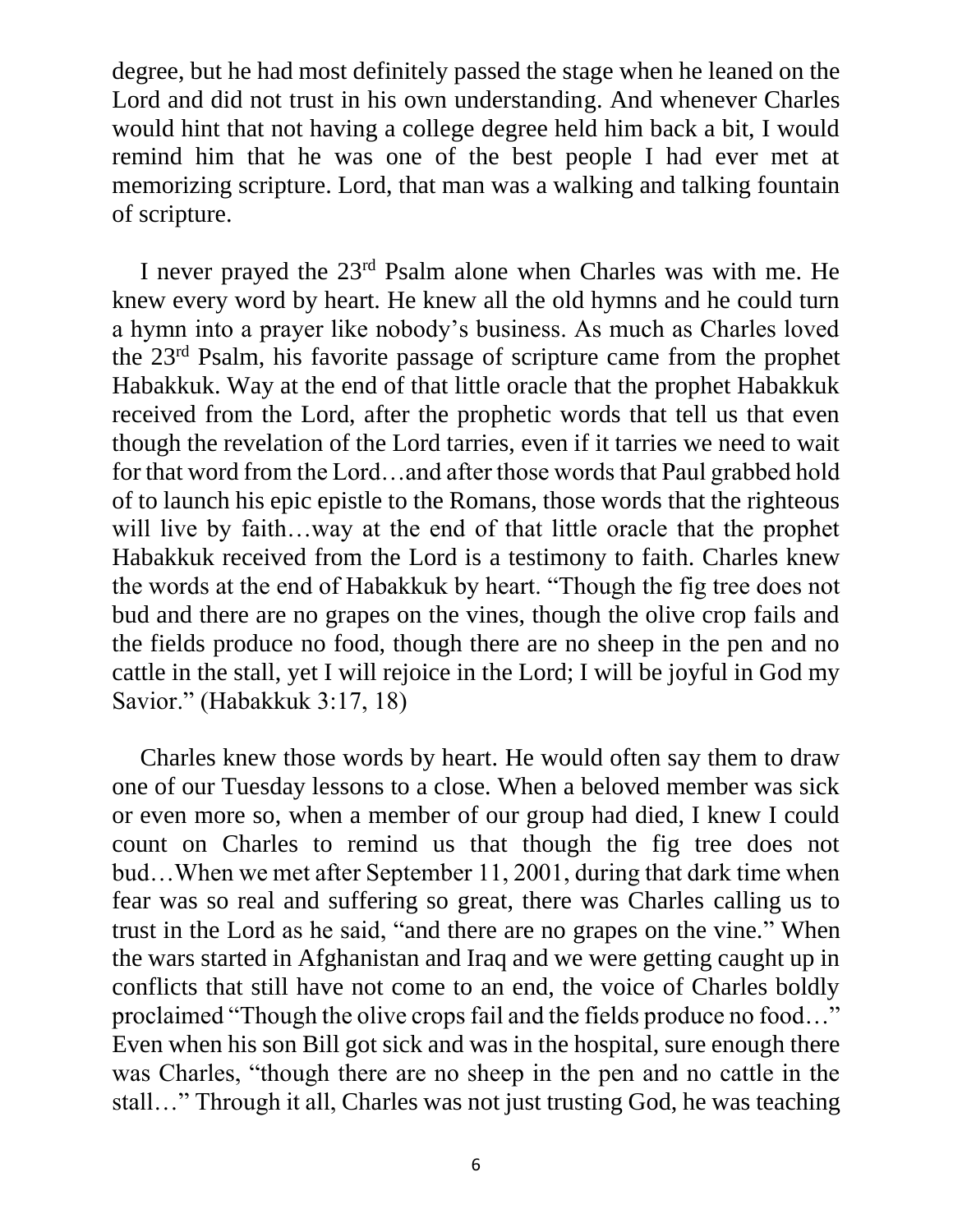us to trust God. He was teaching me to trust God. Then his son Bill did not get better. Then Bill died.

The next Tuesday Charles was back with the group. Class came to a close and I waited to hear him pray his prayer. Charles was quiet that morning, and the next, and the next. After a while I stopped waiting for Charles to pray his prayer. Grief is a hard thing. It can pierce the heart of even the most faithful servant. Charles stopped saying his prayer, but to his credit, he did not stop coming. Time went by. Several months later we were meeting. We had a good discussion. We got ready to close in prayer. I had all the men bow their heads. Before I could say a word I heard a voice…it was a voice that had been silent a long time…it was a voice we needed to hear…it was the voice that spoke when many of our friends had been sick or dying, when planes crashed into the World Trade Towers, when men and women went off to war…and many did not come back. That morning I heard a voice I needed to hear. I heard the voice of my dear friend Charles. Charles had been on a long walk through the valley of the shadow of death. When Charles spoke that morning, we knew that sure enough the Lord had been with him as he walked through the valley of the shadow of death. Now Charles was ready to speak again. I had the men close their eyes and bow their heads and my dear friend Charles said, like he had said so many times before, "Though the fig tree does not bud and there are no grapes on the vines, though the olive crop fails and the fields produce no food, though there are no sheep in the pen and no cattle in the stalls, yet I will rejoice in the Lord, I will be joyful in God my Savior."

Right now, we are in a difficult stage in our journey of life. This Coronavirus is upon us and we will have to make our way through it, hopefully together, as a church, as a community, as a nation, and as a world. Hopefully we will remember we are all in this together, as we make our way through this stage of the journey. But remember, this is also a stage in our faith journey. This Coronavirus stage of our faith could be Massah and Meribah. It is going to be real tempting to forget to look in our rearview mirror and see all God has done for us. It is going to be very tempting to grumble, to quarrel, to complain, and to test God. Maybe we have to go through that stage of faith. Israel sure did.